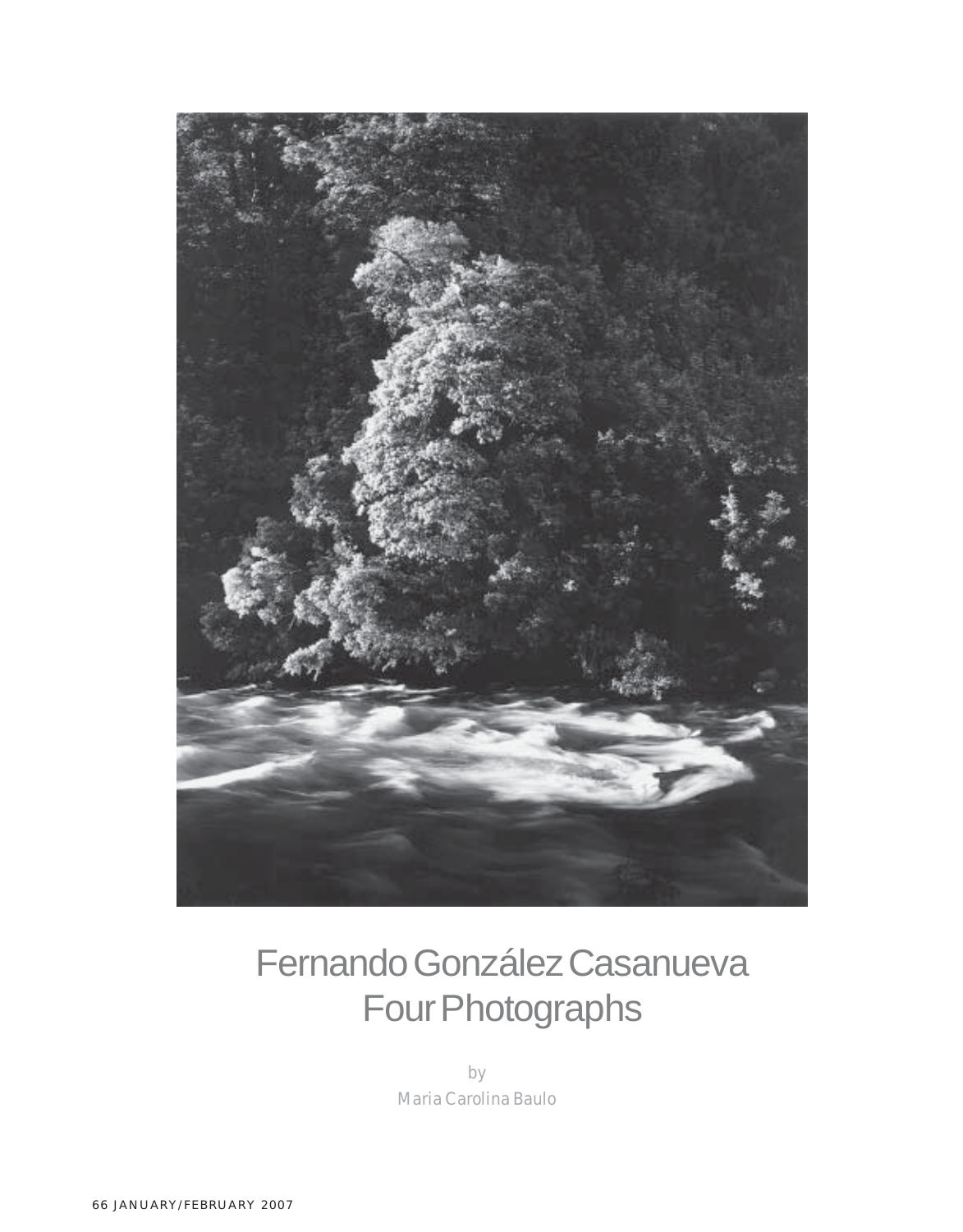

**LEFT - "Lago Correntoso", Villa La Angostura, Neuquén, Argentina, 1998. Sinar camera and Sinaron S 150 mm optics. Two 4'' x 5'' sheets were exposed at f. 16 2/3, for 1/2 second, no filter. T-Max 100 film, I.E. 50. Low tones located in Zone III higher ones in Zone VII. Normal developing using ABC developer at 20ºC, for 9 minutes. Printed onto Galerie paper grade 2.**

**ABOVE - Villa La Angostura, Neuquén, Argentina 2001 "Sinar 4 x 5 camera and Rodenstock 270 mm lens. Tri-x Professional 320 film, IE. 200. Contrast: N+1; low tones in Zone II and high tones in Zone VII. Exposure at f. 22 for 2 seconds. U.V filter plus a middle yellow K2 (2X).Normal developing using HC-110 developer, dilution 1/62 at 20ºC for 9 minutes. Printed onto Galerie paper grade 2, developed with Dektol 1+3 at 20ºC for 3 minutes. Final tone given with selenium 1/16 for 2.5 minutes.**

Fernando González Casanueva was born in Buenos Aires, Argentina, in 1957. At fourteen, he was seduced by photography and has continued ever since, always searching for knowledge and trying to explore the possibilities that large format could provide to his creativity. His first professor was the school photographer in his hometown, Luján. In 1987, his father encouraged him to go to Buenos Aires and study with two important photographers of that time: Walter Aramayo and Carlos Mainardi. There he learned about monochrome images, and how to work with large format.

Once he became a professional, he participated in several national and international exhibitions, achieving many awards. His photographs were published in magazines, catalogs, and even in special editions such as the *Year Book,* British edition, in 1993.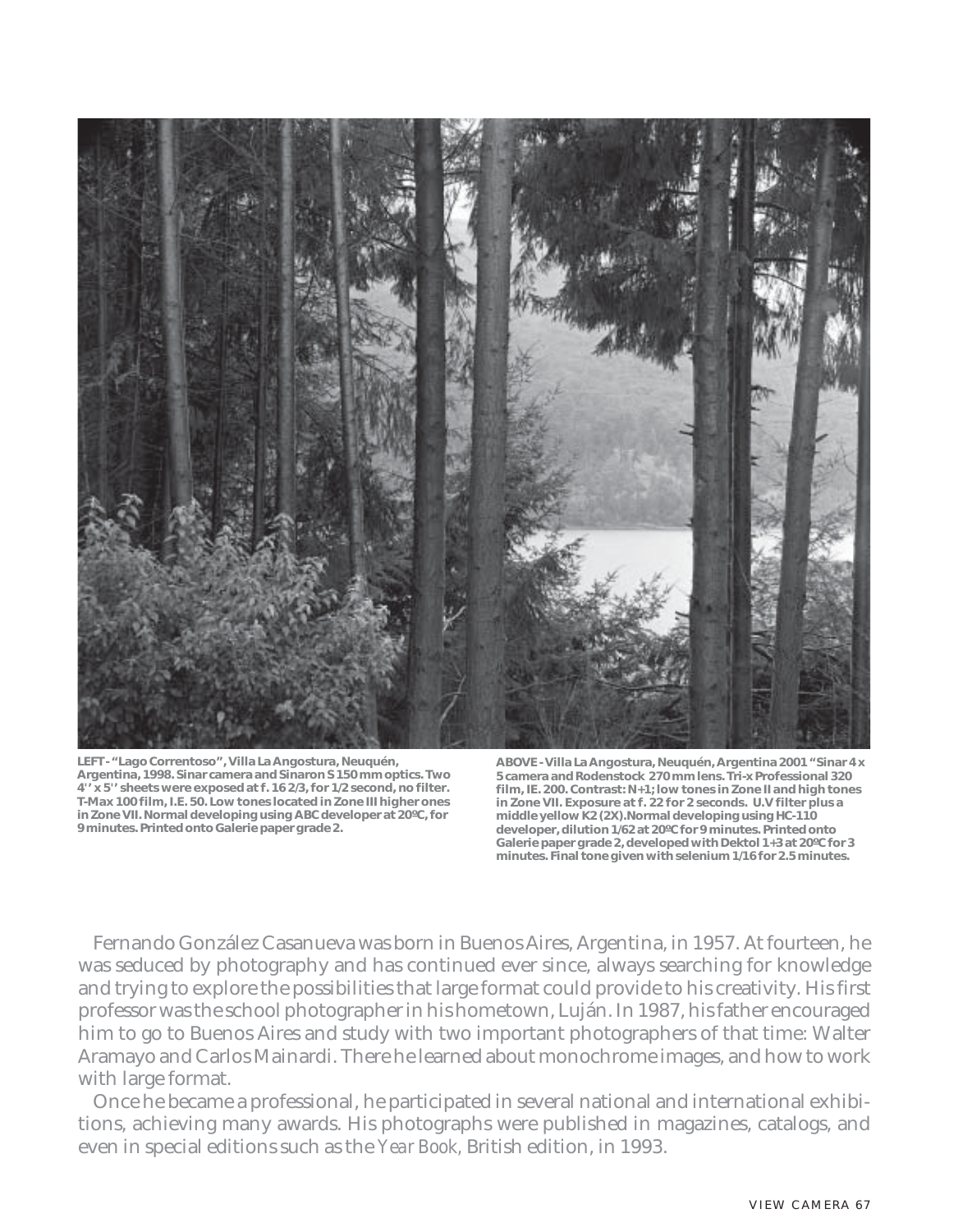

**Corteza, Hojas, Villa La Angostura, Río Negro. Argentina 2002. Plate 209. High tones prevail. Sinar 4'' x 5''camera and Sinaron S 150 mm lens. Tri-X Professional 320 film, I.E. 200. Contrast: N-1; low tones in Zone III and high tones in Zone VI. Exposure at** *f***16 for 1 second with a yellow filter K2 (2X). Expansion developing N+1 using HC-110 developer, dilution 1/31 at 20ºC for 6.5 minutes. Printed on Galerie paper grade 3, developed with Dektol 1+3 at 20ºC for 3 minutes. Final tone given with selenium 1/16 for 2' 30''.**

In 1994, he moved to the United States to study and learn more about Ansel Adams' work. In 2001, he published the book *Zone Systems*, the result of his fascination with the technique Adams developed around 1940. This system provides a precise method to define the relationship between the way the artist sees the objects and the final result captured by the camera. Fernando tries to make it applicable to the modern, more sensitive materials of the 21st century.

After a lifetime of experience, the artist discovered the importance of "order," absolute control of the "know-how" and techniques (including possibilities and limits of the large format camera, supports, timing, film developers, temperatures, etc.), and, last but not least, the importance of the "aesthetic content," which happens to be the real essence of photography. Equilibrium — balance between feelings and theory — is the gateway to the unique vision of the artist.